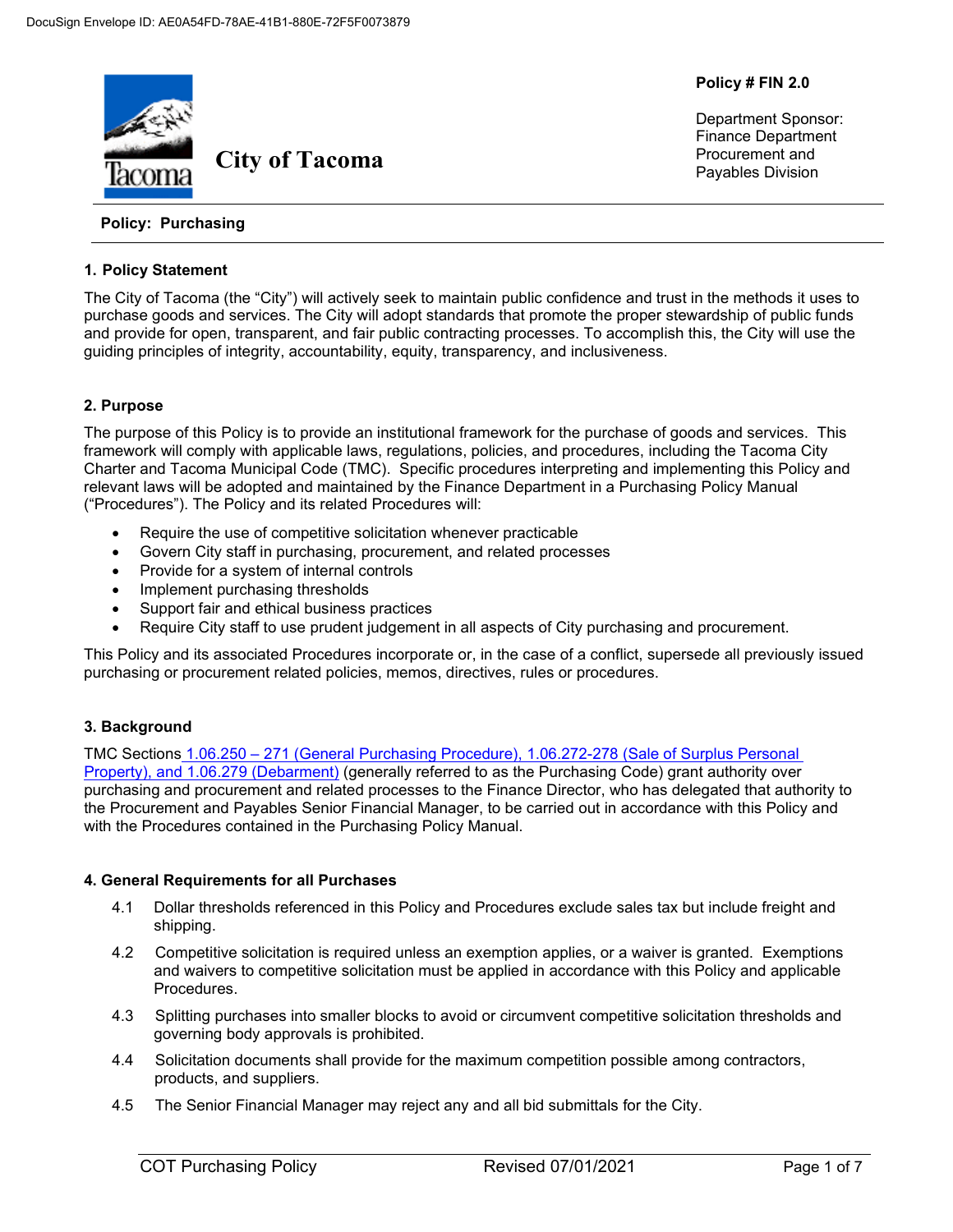- 4.6 Award will be to the lowest and best responsible bidder in the case of a competitively bid purchase of supplies, services, and public work. Award will be to the highest and best responsible bidder for surplus sale transactions. These awards will be in accordance with applicable laws, this Policy, and applicable Procedures.
- 4.7 Written contracts, insurance, indemnification, bonds and other guarantees apply to all City purchases and sale of surplus property when required by law, by this Policy and Procedures, or by the Finance Department to be necessary to protect the City from risk of loss.
- 4.8 All capital asset purchases over \$5,000 must be reported to the Finance accounting representative for the department/division.
- 4.9 Federal funds. Supplies and services procurement with federal funds must comply with all applicable federal terms and conditions and requirements in 2 Code of Federal Regulations Part 200 (Uniform Administrative Requirements, Cost Principles, and Audit Requirements for Federal Awards).
- 4.10 Grant Funds. Departments or Divisions that apply for, receive, and administer grant funds must be familiar with and fully comply with all grant requirements and any awarding agency regulations with respect to procurement requirements, cost or price analysis, subcontracting, wages, and contract administration. Council or Board approval is required for acceptance of grant funding if the City is providing matching funds or services over \$500,000, or if the terms of the grant require governing body approval.
- 4.11 Public Disclosure. The City's procurement process, and the submittals, materials, information, and decisions are all public records subject to public disclosure unless an exemption applies under the Washington State Public Records Act (PRA), [RCW 42.56.](https://app.leg.wa.gov/rcw/default.aspx?cite=42.56)
- 4.12 Equity in Contracting. The City encourages firms certified through the [Washington State Office of](https://omwbe.wa.gov/)  [Minority and Women's Business Enterprises](https://omwbe.wa.gov/) (OMWBE) to participate in City contracting opportunities, subiect to requirements and processes contained in this Policy, in Procedures, in **TMC 1.07** (Equity in Contracting) and in any Equity in Contracting Program rules or regulations.
- 4.13 Sustainable Procurement. The City's purchases have inherent social, health, environmental and economic impacts. The City's procurement practices will incorporate its [Sustainable Procurement Policy](https://www.cityoftacoma.org/government/city_departments/environmentalservices/office_of_environmental_policy_and_sustainability/green_living_map_and_resources/sustainable_purchasing) and will support the City's commitment to sustainability.
- 4.14 Ethics. All procurement activity will be conducted in a fair, transparent and equitable manner to ensure access to City bid and contract opportunities in accordance with the City's Code of Ethics. [\(TMC](https://cms.cityoftacoma.org/cityclerk/Files/MunicipalCode/Title01-AdministrationAndPersonnel.PDF#Chapter_1.46)  [1.46.030\)](https://cms.cityoftacoma.org/cityclerk/Files/MunicipalCode/Title01-AdministrationAndPersonnel.PDF#Chapter_1.46)
- 4.15 Staff who fail to follow the requirements of applicable laws, this Policy and Procedures may be barred from procurement activities until they successfully complete purchasing training and have their roles reinstated by the Procurement and Payables Senior Financial Manager.
- 4.16 Neither this Policy nor adopted Procedures apply to wholesale power and water purchases.

# **5. Purchasing Authority**

- 5.1 City Council/Public Utility Board [\(TMC 1.06.266, 1.06.268 and 1.06.269\)](https://cms.cityoftacoma.org/cityclerk/Files/MunicipalCode/Title01-AdministrationAndPersonnel.PDF#Chapter_1.06)
	- 5.1.1 The City Council (Council) for General Government or the Public Utility Board (Board) for Department of Public Utilities, upon recommendation by the Board of Contracts and Awards (C&A Board), has final award approval on all purchases, contracts, and sales of surplus personal property over \$500,000 and on contract amendments as specified in [TMC 1.06.269.](https://cms.cityoftacoma.org/cityclerk/Files/MunicipalCode/Title01-AdministrationAndPersonnel.PDF#Chapter_1.06)
- 5.2 City Manager/Director of Utilities [\(TMC 1.06.268\)](https://cms.cityoftacoma.org/cityclerk/Files/MunicipalCode/Title01-AdministrationAndPersonnel.PDF#Chapter_1.06)
	- 5.2.1 The City Manager for General Government and the Director of Utilities for Department of Public Utilities or their delegates are authorized to approve purchases and to sign contracts and amendments less than or equal to \$500,000. Procurement and Payables maintains documentation of current delegation levels.
	- 5.2.2 In the case of contracts approved by Council or Board, contract changes or amendments in an amount less than or equal to \$200,000 over the contract amount initially authorized by the City Council or Public Utility Board may be administratively approved.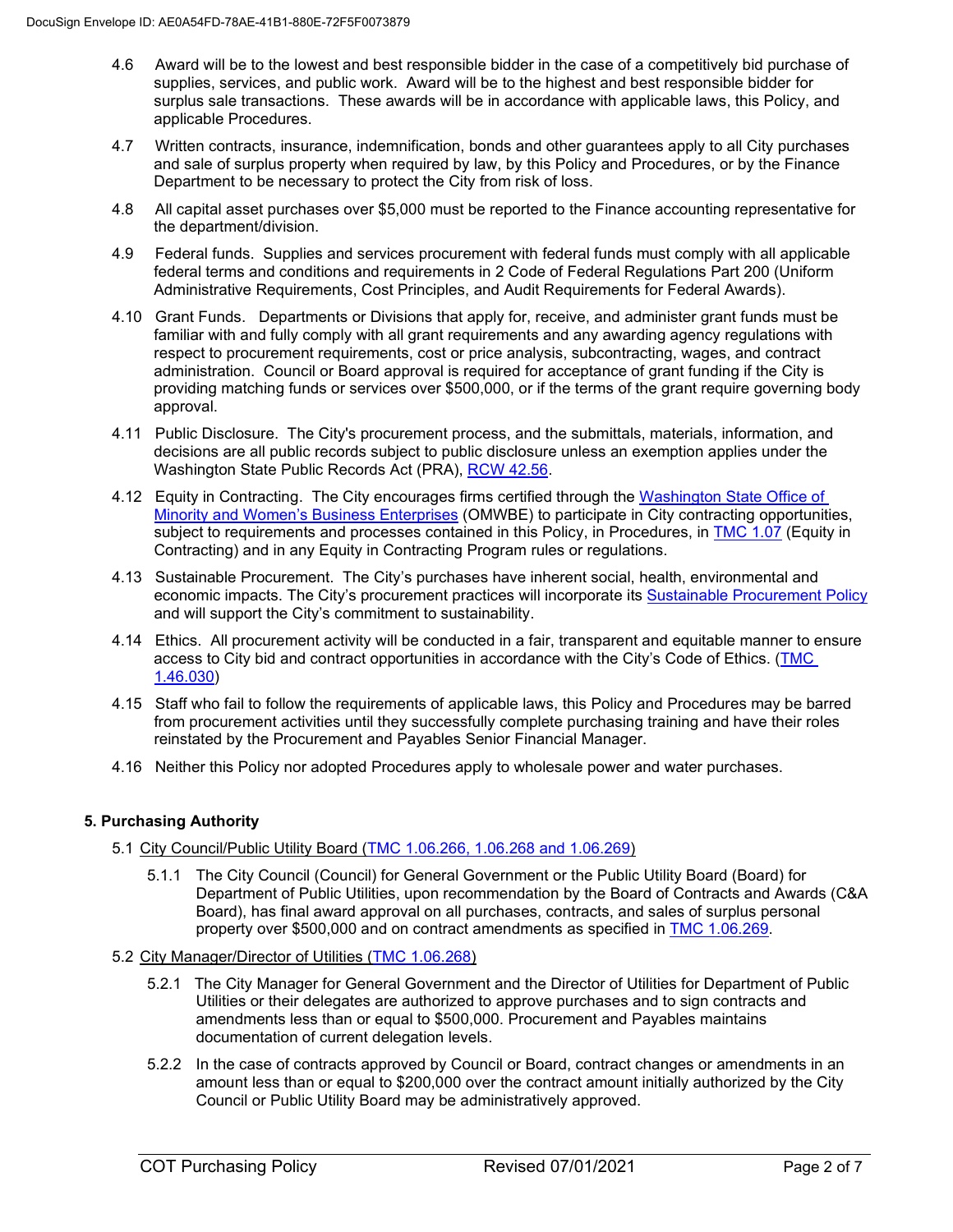## 5.3 Departmental Purchase Authority

- 5.3.1 General Government Departments and Tacoma Public Utilities Divisions (collectively referred to as Departments) are delegated purchasing authority less than or equal to \$10,000 for nonrepetitive purchases of supplies, materials and limited services, made in accordance with this Policy and Procedures. Public works and architectural and engineering services are excluded.
- 5.3.2 Equity in Contracting When carried out in accordance with requirements in this Policy and in Procedures, City staff may, without competitive solicitation or waiver make purchases of supplies or services from and enter into contracts with, firms certified and listed on the state OMWBE Directory of Certified Firms for a total anticipated spend of less than or equal to \$50,000. Public works and architectural and engineering services are excluded.

## **6. Solicitation and Award**

6.1 Sealed Solicitations

Purchases with an estimated cost over \$500,000 shall be conducted as sealed solicitations to prevent their contents from being revealed or known before all submittals are opened.

6.2 Unsealed Solicitations

Purchases with an estimated cost of less than or equal to \$500,000, are generally conducted as unsealed solicitations, but may be conducted as sealed solicitations at the discretion of the Senior Financial Manager.

- 6.3 Advertising and Posting Requirements [\(TMC 1.06.259\)](https://cms.cityoftacoma.org/cityclerk/Files/MunicipalCode/Title01-AdministrationAndPersonnel.PDF#Chapter_1.06)
	- 6.3.1 Procurement and Payables shall post all sealed and unsealed solicitation announcements to the City of Tacoma's Contracting Opportunities Internet site.
	- 6.3.2 Solicitations with an estimated value over \$500,000 must be advertised in the City's official newspaper a minimum of five business days prior to submittal deadline and must be posted for a minimum of five business days in final form, including material changes by addenda.
- 6.4 Three Written Quotes

Purchases and contracts for supplies and some services with an estimated cost of less than or equal to \$50,000 may be obtained with a competitive three written quote process conducted in accordance with applicable laws and Procedures. Architectural and engineering services are excluded. Use of the three written quote process for Public works must be coordinated with Procurement and Payables and conducted in accordance with Section 6.6.1 below.

## 6.5 Architectural and Engineering (A&E) Services and A&E Roster [\(RCW 39.80\)](https://app.leg.wa.gov/RCW/default.aspx?cite=39.80) [\(TMC 1.06.253.E,](https://cms.cityoftacoma.org/cityclerk/Files/MunicipalCode/Title01-AdministrationAndPersonnel.PDF#Chapter_1.06) [TMC](https://cms.cityoftacoma.org/cityclerk/Files/MunicipalCode/Title01-AdministrationAndPersonnel.pdf)  [1.06.256.C\)](https://cms.cityoftacoma.org/cityclerk/Files/MunicipalCode/Title01-AdministrationAndPersonnel.pdf)

State law governs competitive solicitation and contracting for architectural and engineering services; typically by request for qualifications. Selection of firms or individuals from the [City's A&E roster](https://www.cityoftacoma.org/government/city_departments/finance/procurement_and_payables_division/purchasing/architectural_and_engineering__a_e__roster) is also an acceptable method of competitive solicitation for these services.

- 6.5.1 Price may not be used as an evaluation criterion in determining the most highly qualified supplier.
- 6.5.2 The [City's A&E Roster](https://www.cityoftacoma.org/government/city_departments/finance/procurement_and_payables_division/purchasing/architectural_and_engineering__a_e__roster) can only be used to procure services that are defined as architectural or engineering services under state law.
- 6.5.3 Procurement of A&E services with federal funds is governed by the Brooks Act [\(Public Law 92-](https://www.govinfo.gov/content/pkg/STATUTE-86/pdf/STATUTE-86-Pg1278.pdf#page=2) [582\)](https://www.govinfo.gov/content/pkg/STATUTE-86/pdf/STATUTE-86-Pg1278.pdf#page=2), also known as Qualifications-Based Selection (See [40 U.S.C. 1101-1104](http://www.fhwa.dot.gov/programadmin/121205_40usc.cfm) and 49 U.S.C.  $325$  (b)).
- 6.6 Public Works

Public works are defined as all work, labor, construction, alteration, repair or improvement executed at the cost of the City, regardless of the source of the funding. [RCW 39.04.010.](https://app.leg.wa.gov/RCW/default.aspx?cite=39.04.010)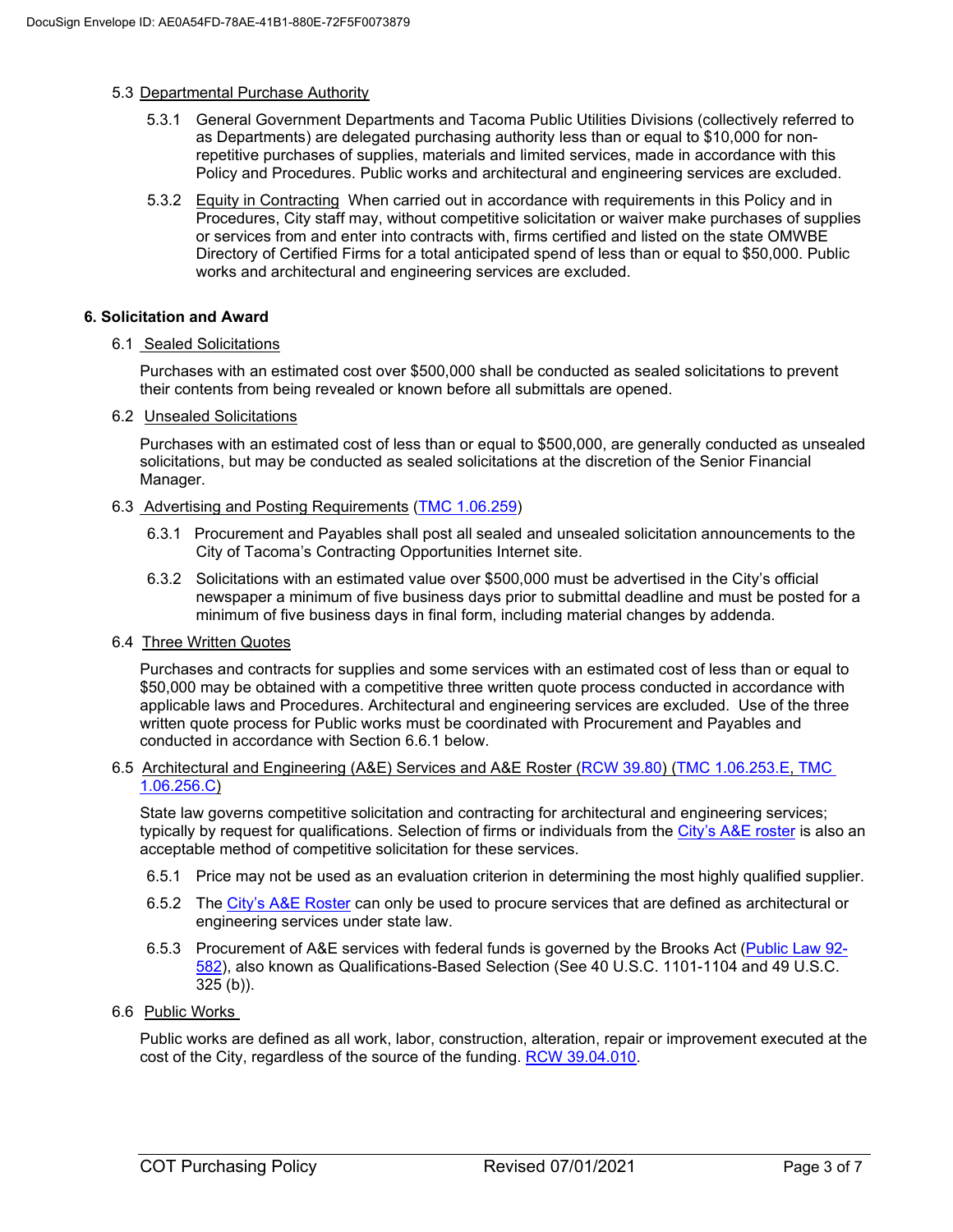- 6.6.1 Unless otherwise authorized by RCW or TMC, competitive solicitations for public works are made by request for bids. Public works shall be procured in accordance with all applicable laws, including but not limited to: [RCW 39.04,](https://app.leg.wa.gov/RCW/default.aspx?cite=39.04.010) [TMC 1.06.255,](https://cms.cityoftacoma.org/cityclerk/Files/MunicipalCode/Title01-AdministrationAndPersonnel.PDF#Chapter_1.06) [TMC 10,](https://cms.cityoftacoma.org/cityclerk/Files/MunicipalCode/Title10-PublicWorks.PDF) RCW [35.22](https://app.leg.wa.gov/rcw/default.aspx?cite=35.22) and, in the case of federally funded public works, in accordance with applicable federal laws and rules. All public works will be procured in further accordance with this Policy and Procedures.
- 6.6.2 Alternative Public Works Contracting The City may utilize alternative public works contracting methods to include but not limited to Design Build, General Contractor/Construction Manager and Job Order Contracting in accordance with [RCW 39.10](https://app.leg.wa.gov/RCW/default.aspx?cite=39.10) and in further accordance with this Policy and Procedures.
- 6.6.3 Small Works Roster Program [\(TMC 10.27](https://cms.cityoftacoma.org/cityclerk/Files/MunicipalCode/Title10-PublicWorks.PDF) and [RCW 39.04.155\)](https://apps.leg.wa.gov/RCW/default.aspx?cite=39.04.155) The City's [Small Works Roster](https://www.cityoftacoma.org/government/city_departments/finance/procurement_and_payables_division/purchasing/small_works_roster)  [\(SWR\) Program](https://www.cityoftacoma.org/government/city_departments/finance/procurement_and_payables_division/purchasing/small_works_roster) is authorized by state law to award public works contracts of less than or equal to \$200,000 to contractors approved to participate in this Program. Administration of this Program including its bids and awards will be conducted in accordance with state laws, TMC, and Procedures.
- 6.6.4 [LEAP](https://www.cityoftacoma.org/government/city_departments/community_and_economic_development/local_employment_apprenticeship_training_program) (Local Employment and Apprenticeship Program) [\(TMC 1.90\)](https://cms.cityoftacoma.org/cityclerk/Files/MunicipalCode/Title01-AdministrationAndPersonnel.PDF#Chapter_1.90) LEAP is a mandatory City program applicable to certain public works for the purpose of development of a trained and capable workforce possessing the skills necessary to fully participate in the construction trades. LEAP requires a specified quantity of the labor be provided by persons residing within the boundaries of the City of Tacoma or in economically distressed zip codes. LEAP is required on the following project types, at specified estimated values, and the applicable utilization requirements must be included in relevant solicitations:
	- 6.6.4.1 Civil projects (such as water main replacements, sewer installations, street pavement, etc.),
	- 6.6.4.2 Building projects (such as Convention Center or police headquarters, etc.), and
	- 6.6.4.3 Service contracts relating to public works projects that use labor at a City site (such as a contract for flagging services).

# 6.7 Electronic Submittals

Electronic submission of both sealed and unsealed submittals may be authorized as stated in the solicitation.

- 6.8 Bid Opening
	- 6.8.1 Procurement and Payables conducts all opening of sealed and unsealed submittals and specifies the submittal opening day.
	- 6.8.2 Sealed submittals are opened and read aloud during public bid opening at such times and places and in such manner described in the competitive solicitation.
	- 6.8.3 Unsealed/informal submittals are generally not opened publicly.
- 6.9 Award

Unless otherwise authorized by law, TMC, or in this Policy the purchase of or the contract awarded for supplies, services, and public works will be to the lowest and best responsible bidder or respondent.

# **7. Waiver of Competitive Solicitation**

Where competitive solicitation is required by law, or by this Policy or by Procedures, purchases may be made without competitive solicitation only in the limited circumstances and in the manner allowed by applicable laws and in accordance with this Policy and Procedures. Circumstances where waiver may by allowed are limited to:

7.1 Emergency Situations [\(TMC 1.06.257\)](https://cms.cityoftacoma.org/cityclerk/Files/MunicipalCode/Title01-AdministrationAndPersonnel.PDF#Chapter_1.06)

Including but not limited to action to address breakage or loss of equipment or unforeseen circumstances in which a necessary service is or is about to be interrupted; where public health or safety may be jeopardized; or where following normal competitive solicitation requirements will likely result in substantial loss or damage to property, bodily injury, or loss of life.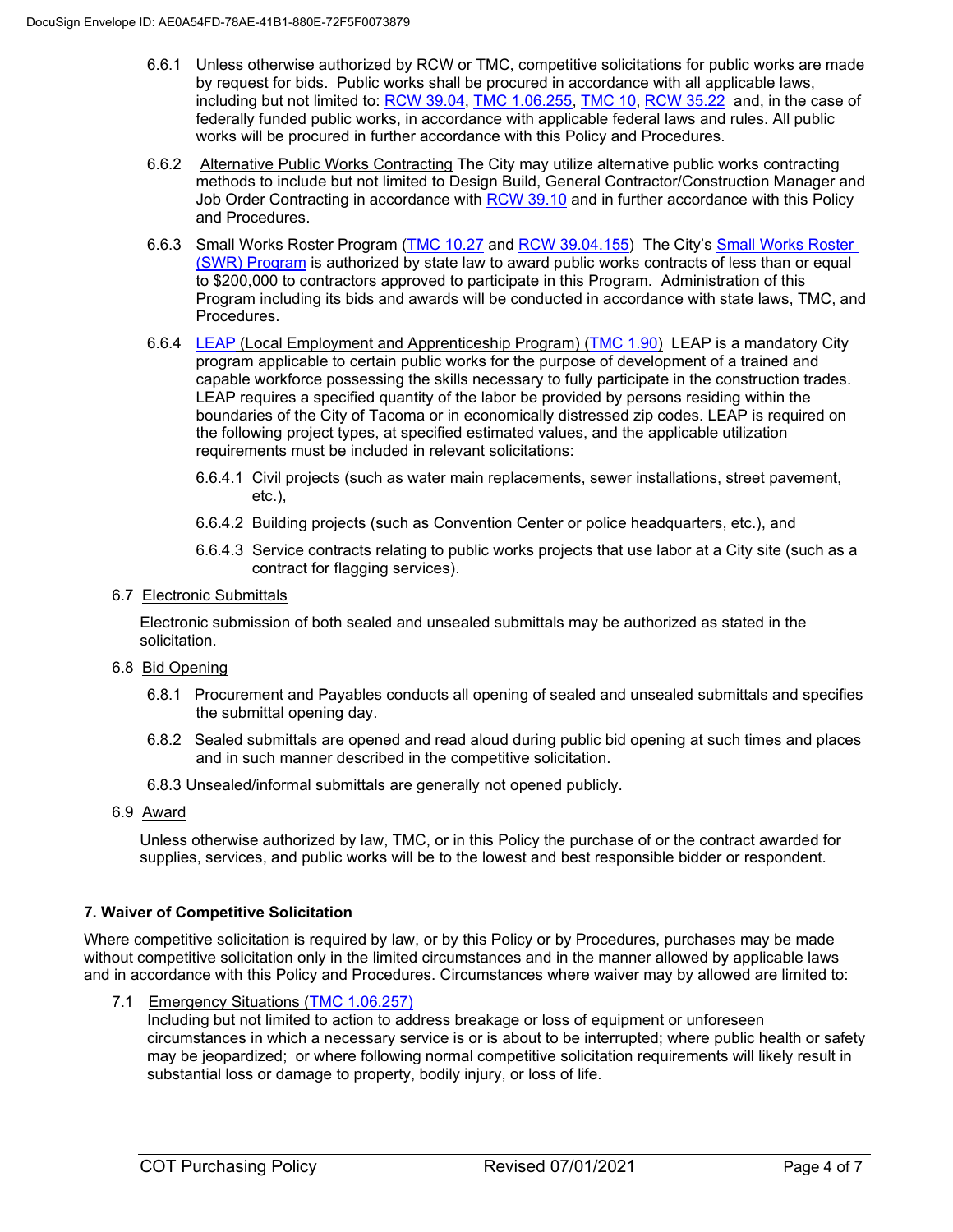# 7.2 Sole Source [\(TMC 1.06.257\)](https://cms.cityoftacoma.org/cityclerk/Files/MunicipalCode/Title01-AdministrationAndPersonnel.PDF#Chapter_1.06)

A circumstance where there is only one feasible supplier, including when the purchase is required to improve or maintain a proprietary system or when the purchase is intended to promote the standardization of a system by purchasing from a single source.

7.3 Not Practicable to Bid [\(TMC 1.06.257\)](https://cms.cityoftacoma.org/cityclerk/Files/MunicipalCode/Title01-AdministrationAndPersonnel.PDF#Chapter_1.06)

An immediate or important need for supplies and/or services where the delay that would result from following a competitive solicitation process would cause a financial loss to the City or an interruption of vital services to the public; purchases involving special facilities or market conditions; or purchases involving specially tailored or performance criteria-based products such as computer systems or equipment.

- 7.4 Direct Negotiation of Personal or Professional Services [\(TMC 1.06.256.B\)](https://cms.cityoftacoma.org/cityclerk/Files/MunicipalCode/Title01-AdministrationAndPersonnel.PDF#Chapter_1.06) If the City Manager for General Government or the Director of Utilities for the Department of Public Utilities, or their delegate(s), determines an action to be in the best interest of the City, contracts for personal or professional services may be directly solicited and negotiated.
- 7.5 Waiver Approvals [\(TMC 1.06.257\)](https://cms.cityoftacoma.org/cityclerk/Files/MunicipalCode/Title01-AdministrationAndPersonnel.PDF#Chapter_1.06) The Senior Financial Manager approves all waivers for Emergency, Sole Source, and Not Practicable to Bid of less than or equal to \$500,000 . The City Manager for General Government or the Director of Utilities for Department of Public Utilities, or their delegates approve Emergency Waivers above \$500,000. Sole Source and Not Practicable to Bid Waivers above \$500,000 are approved in accordance with Section 5 of this Policy.

# **8. Purchases Exempt from Competitive Solicitation**

Certain routine purchases that lack access to sufficient competition or involve special facilities or services may be determined exempt from competitive solicitation, waiver, and governing body approval as detailed in the Non-Competitive (Miscellaneous) Invoice Payment Policy. Approval for these types of purchases remain subject to all other applicable law and to the requirements of this Policy and relevant Procedures.

# **9. Interlocal and Interagency Agreements**

9.1 Interlocal Agreements

When there is mutual benefit, the City will enter into interlocal agreements with other governmental agencies and will join cooperative purchasing programs in order to make interlocal purchases using the other governmental agency's competitively solicited contract. All such purchases shall comply with the requirements of [RCW 39.34.030](https://app.leg.wa.gov/RCW/default.aspx?cite=39.34.030) and [TMC 1.06.270.](https://cms.cityoftacoma.org/cityclerk/Files/MunicipalCode/Title01-AdministrationAndPersonnel.PDF#Chapter_1.06)

# 9.2 General Services Administration (GSA) Federal Purchasing

GSA allows state and local governments to procure limited supplies and services under specified programs and under circumstances without advertising, giving notice or inviting bids. Any such purchases by the City will comply with [RCW](https://app.leg.wa.gov/rcw/default.aspx?cite=39.32) 39.32 and [TMC 1.06.270.](https://cms.cityoftacoma.org/cityclerk/Files/MunicipalCode/Title01-AdministrationAndPersonnel.PDF#Chapter_1.06)

9.3 Interagency Agreements

An interagency agreement is a contract between the City and another federal, state, or local public agency, and typically involves provision of services by or to the City. Contracting activity is between two or more public entities and not subject to competition, but shall comply with any applicable requirements of [RCW 39.34.080.](https://app.leg.wa.gov/RCW/default.aspx?cite=39.34.080)

# **10. Citywide or Convenience Contracts**

- 10.1 City Departments often share a common need for supplies or services. Procurement and Payables will conduct competitive solicitations or utilize cooperative or other competitively solicited contracts for citywide materials and services and will establish contracts for citywide use per the requirements of [TMC](https://cms.cityoftacoma.org/cityclerk/Files/MunicipalCode/Title01-AdministrationAndPersonnel.PDF#Chapter_1.06)  [1.06.268](https://cms.cityoftacoma.org/cityclerk/Files/MunicipalCode/Title01-AdministrationAndPersonnel.PDF#Chapter_1.06) and any relevant Procedures.
- 10.2 The Senior Financial Manager has the authority to negotiate volume discount supply contracts, convenience contracts, and other contracts when bidders have no incentive to respond to a competitive solicitation and when in the best interests of the City per [TMC 1.06.255.C](https://cms.cityoftacoma.org/cityclerk/Files/MunicipalCode/Title01-AdministrationAndPersonnel.PDF#Chapter_1.06) and any relevant Procedures.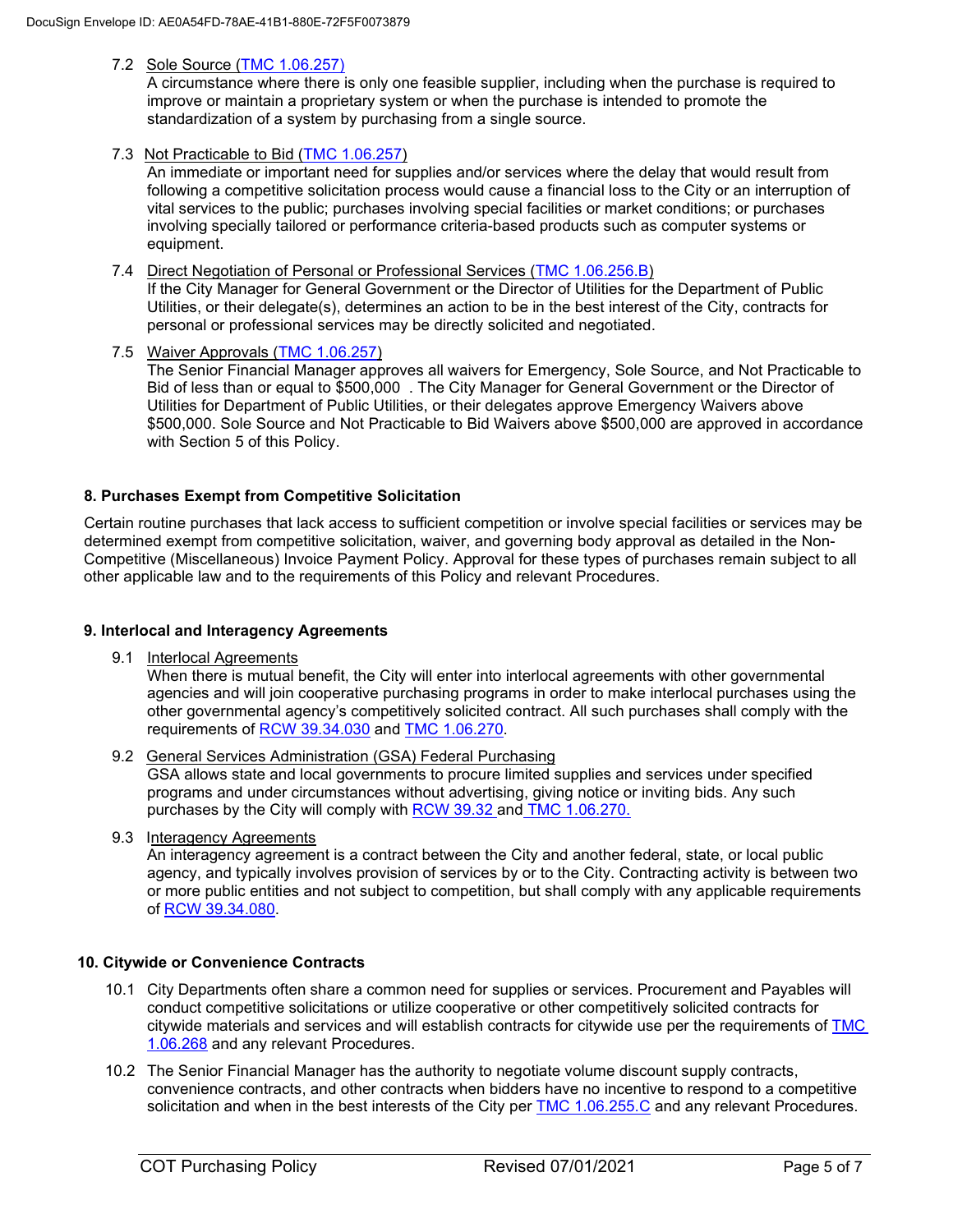10.3 Governing body approval of citywide or convenience contracts exceeding \$500,000 is required only when the contract award is the outcome of a City coordinated competitive solicitation or waiver. In the case of citywide purchases made from an interlocal or cooperative agreement of the type described in section 9 of this Policy, only individual purchases exceeding \$500,000 require governing body approval.

## **11. Purchases Subject to Additional Approvals**

11.1 Technology Purchases

[The Information Systems Governance Board \(ISGB\)](http://cityshare/Teams/IT/Govern/ISGB/default.aspx) oversees the City's investments in and use of information systems. Members include representatives from both General Government and the Public Utilities. All enterprise-wide (ERP) software purchases must be approved by the ISGB.

- 11.1.1 The ISGB oversees the activity of several subcommittees, established to steer investments and the commitment of resources towards their various areas of focus. Purchases of software, technology, equipment and commitment of resources are subject to the approval of the following committees as applicable: [Business Process Owners Committee](http://cityshare/Teams/IT/Govern/BPOC/) (BPOC), [Data Governance](http://cityshare/Teams/IT/Govern/Data/)  [Council](http://cityshare/Teams/IT/Govern/Data/) (DGC), [Infrastructure Services Owners Committee](http://cityshare/Teams/IT/Govern/ISOC/) (ISOC), and Workforce [Productivity](http://cityshare/Teams/IT/Govern/WPOC/)  [Owners Committee](http://cityshare/Teams/IT/Govern/WPOC/) (WPOC).
- 11.1.2 Departments shall ensure all purchase requests comply with the City Department of Information Technology standards for purchasing desktop and laptop computers, printers, hardware and software.

# 11.2 Contracting Temporary Personnel

Departments/Divisions shall contact Human Resources to obtain authorization prior to contracting with temporary personnel placement services. (Reference **TMC 1.24.710** and Personnel Management Policy [506\)](http://cityweb/Gnet/Departments/HR/Documents/PMPs/PMP%20506.pdf)

## 11.3 Fleet Vehicles

All vehicle purchases shall be coordinated with the appropriate Fleet staff.

## **12. Contract Administration**

- 12.1 Contract Terms: Contract terms should be generally limited to five years to evaluate market conditions. Exceptions are considered on a case-by-case basis. Staff will work with Procurement and Payables and the City Attorney's Office to determine the appropriate contract terms.
- 12.2 Signatures and Approvals: Per the "Delegation of Procurement Signature and Approval Authority" memos for [General Government](http://cityweb/Repository/Purchasing/Policy/GG_Delegation%20Memo_2021_Effective_10_15_2020.docx.pdf) and [Tacoma Public Utilities,](http://cityweb/Repository/Purchasing/Policy/TPU_Delegation_Memo_2021_Effective_10_15_2020.docx.pdf) Procurement and Payables contracts and subsequent Amendments shall be routed, approved, and signed electronically through Ariba unless otherwise authorized.
- 12.3 Software Contract Renewals: Once software purchases have been initially authorized by City Council or Public Utility Board resolution or motion, further governing body approval is not required for the ongoing purchase of licenses, maintenance, or subscription costs. Further Competitive solicitation is not required when the purchase and implementation of software generates recurring license, maintenance, or subscription costs. Purchases of new software, hardware, or significant upgrades to operating systems are conducted as new purchases in accordance with all other sections of the above policy.

# **13. Protests of Competitive Solicitations**

The City promotes the prudent and proper use of public funds and strives to provide a fair forum for parties participating in the solicitation and award of City contracts. Refer to the Competitive Solicitation Protest Policy contained in the Purchasing Policy Manual for rules, standards, and procedures.

## **14. Surplus**

The sale and disposal of surplus personal property, including timber, shall be in accordance with [TMC 1.06.272 –](https://cms.cityoftacoma.org/cityclerk/Files/MunicipalCode/Title01-AdministrationAndPersonnel.PDF#Chapter_1.06) [1.06.277](https://cms.cityoftacoma.org/cityclerk/Files/MunicipalCode/Title01-AdministrationAndPersonnel.PDF#Chapter_1.06) and [RCW 35.94.040](https://app.leg.wa.gov/rcw/default.aspx?cite=35.94.040) and relevant Procedures.